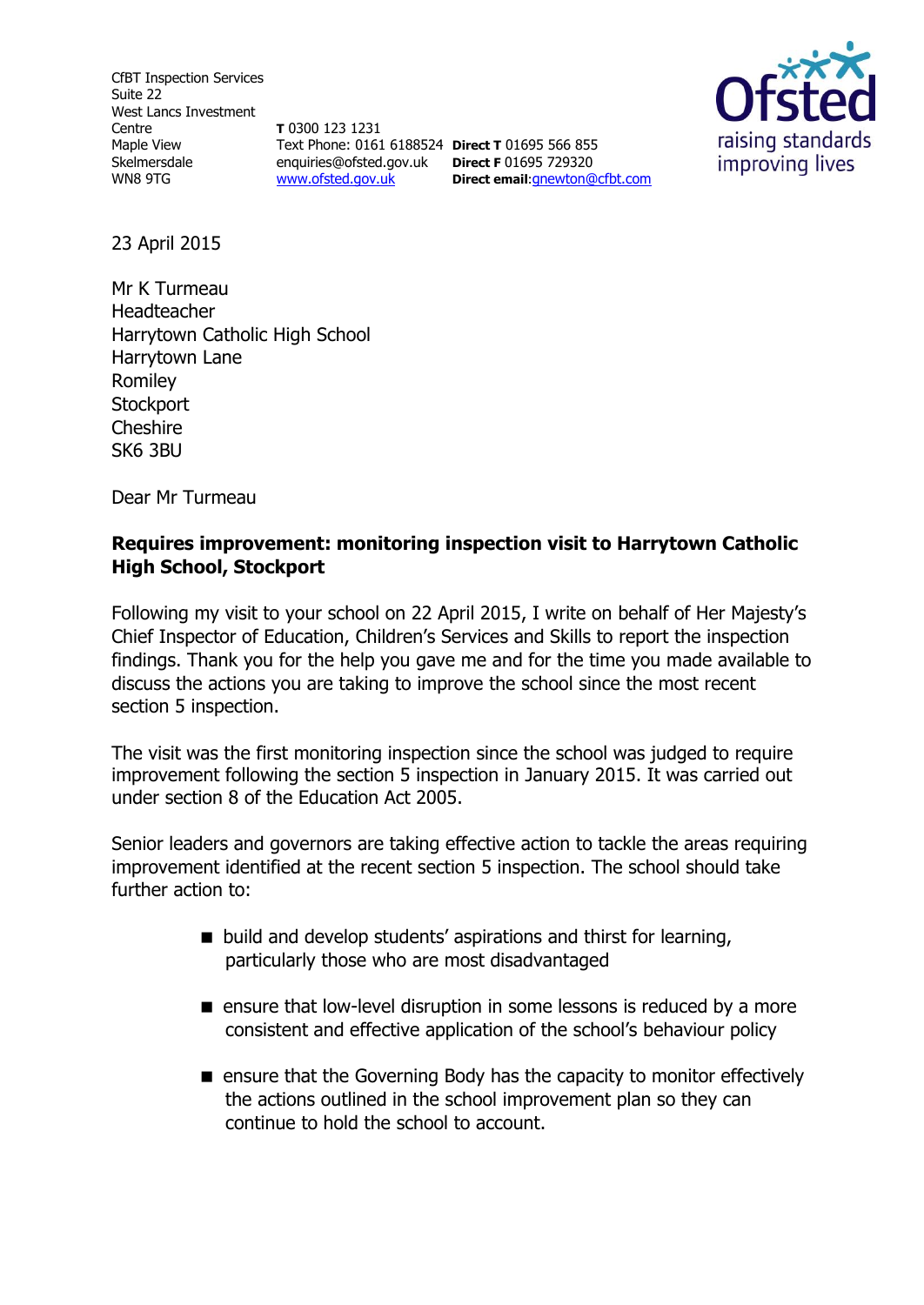

### **Evidence**

During the inspection, meetings were held with the headteacher, other senior leaders, students, members of the Governing Body and representatives of the local authority and the Diocese to discuss the actions taken since the last inspection. The school improvement plan was evaluated.

### **Context**

Since the last inspection two teaching staff and three governors have left the school and a teacher of English and modern foreign languages has been appointed.

## **Main findings**

The school has moved quickly to address the areas for improvement identified in the previous inspection report. Action planning rightly focuses on the close monitoring of the progress made by underachieving groups. Intervention strategies are in place to address underachievement including additional support in lessons and one-to-one mentoring. However, there is insufficient focus in the improvement plan on the underlying issues affecting the achievement gap such as students' lower aspirations.

Teachers have worked hard to improve the frequency, consistency and quality of their marking and feedback and this is much appreciated by the students; they said that it helped them to understand better how to improve. The students I met with said that teachers now had higher expectations of the work in their books and set more homework. However, not all felt that the homework helped them to make progress because they needed the support of a teacher to ensure they were doing it properly. They suggested that a lunchtime or after-school homework club would enable them to achieve more.

Although teachers have higher expectations of their written work, students did not think that the lessons were any more challenging and had noticed little change in the way they were taught. The students voiced the opinion that the greatest improvement the school could make would be to ensure that the behaviour policy is applied effectively and consistently to prevent disruption in lessons.

The school has addressed the need for middle leaders to hold their departments to account particularly for the progress of groups identified as underachieving. Actions have included the sharing of good practice and increased work scrutiny.

Since the last inspection three governors have resigned. These include the Co Vice Chair, the link governor for students with disabilities and special education needs and members of the curriculum committee. The Governing Body therefore need to ensure that they have the capacity to hold the school to account for the